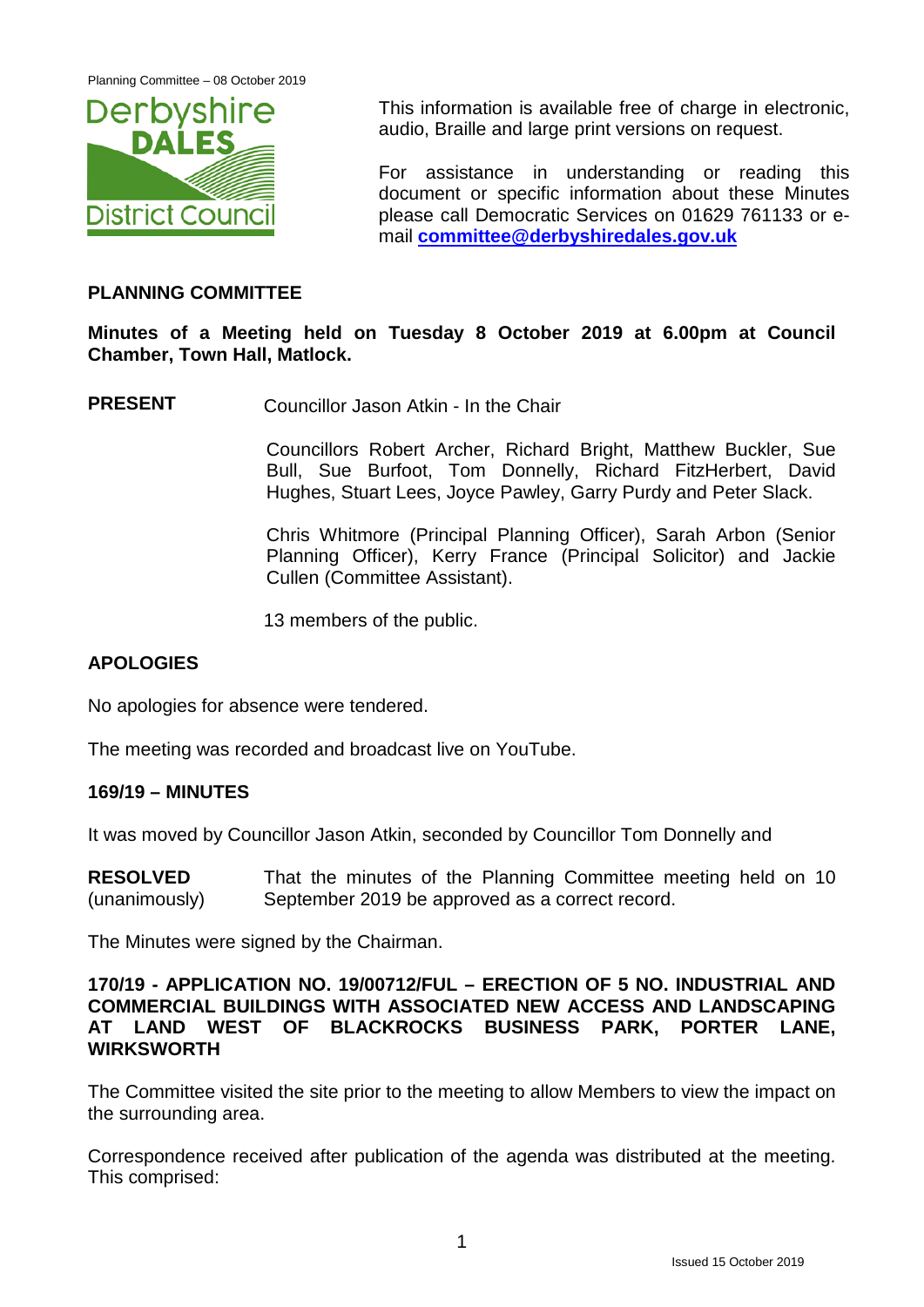- Comments from the Applicant, subsequent to the site visit, advising that the walls (Phase 1 buildings) would now be largely timber cladding with a small corner section being entirely stone faced; and dark green wall cladding (Phase 2 buildings), which would be less detrimental on the landscape. The plans had therefore been amended to reflect this;
- A statement from Cromford Parish Council that it had no objection to the amended plans;
- A summary of further comments from Derbyshire Wildlife Trust, including comments on the amended plan and a request that Members delegate authority to the Development Manager to issue any grant of approval further to the receipt of approval from Natural England to the Local Planning Authority's submission of an Appropriate Assessment submitted to them under Regulation 63 of the Conservation of Habitats and Species Regulations 2017 (as amended) with respect to the Special Area of Conservation
- Comments from the Local Highway Authority on the amended plans, including recommendation of conditions covering temporary access for construction purposes and compound area, parking, footpath link and provision of an appropriate permanent access, as well as conditions that secure sections through the site (to include building levels and associated bunding) based on the amended layout and restrict the use of the buildings to uses falling within Classes B1(a), (b) and (c) and B2 of the Town and Country Planning (Use Classes Order) 1987 (as amended) only to satisfy Local Plan allocation EC2(h).

The DWT had confirmed that it was satisfied with the amended plan and approval of the application, subject to the conditions stipulated.

In accordance with the procedure for public participation Mr Richard Pigott (Agent) spoke in favour of the application.

It was moved by Councillor Garry Purdy, seconded by Councillor Tom Donnelly and

**RESOLVED** That this application be deferred for the following reasons:

(unanimously)

- 1. To enable Officers to liaise with the Environment Agency and the Applicant to agree an alternative sustainable urban drainage method in the event that the proposed infiltration method not be acceptable to the EA;
- 2. That the Applicant undertakes a more thorough investigation of site contamination than the current desk study.

## **171/19 - APPLICATION NO. 19/00455/OUT – OUTLINE PLANNING APPLICATION FOR A RESIDENTIAL DEVELOPMENT OF 12 DWELLINGS WITH APPROVAL BEING SOUGHT FOR ACCESS AT LAND OFF MILLERS GREEN, WIRKSWORTH**

This application had been deferred at the August meeting of this Committee to allow the Applicants to address highway related matters. The Principal Planning Officer advised Members that the HWA had recommended conditions to be attached.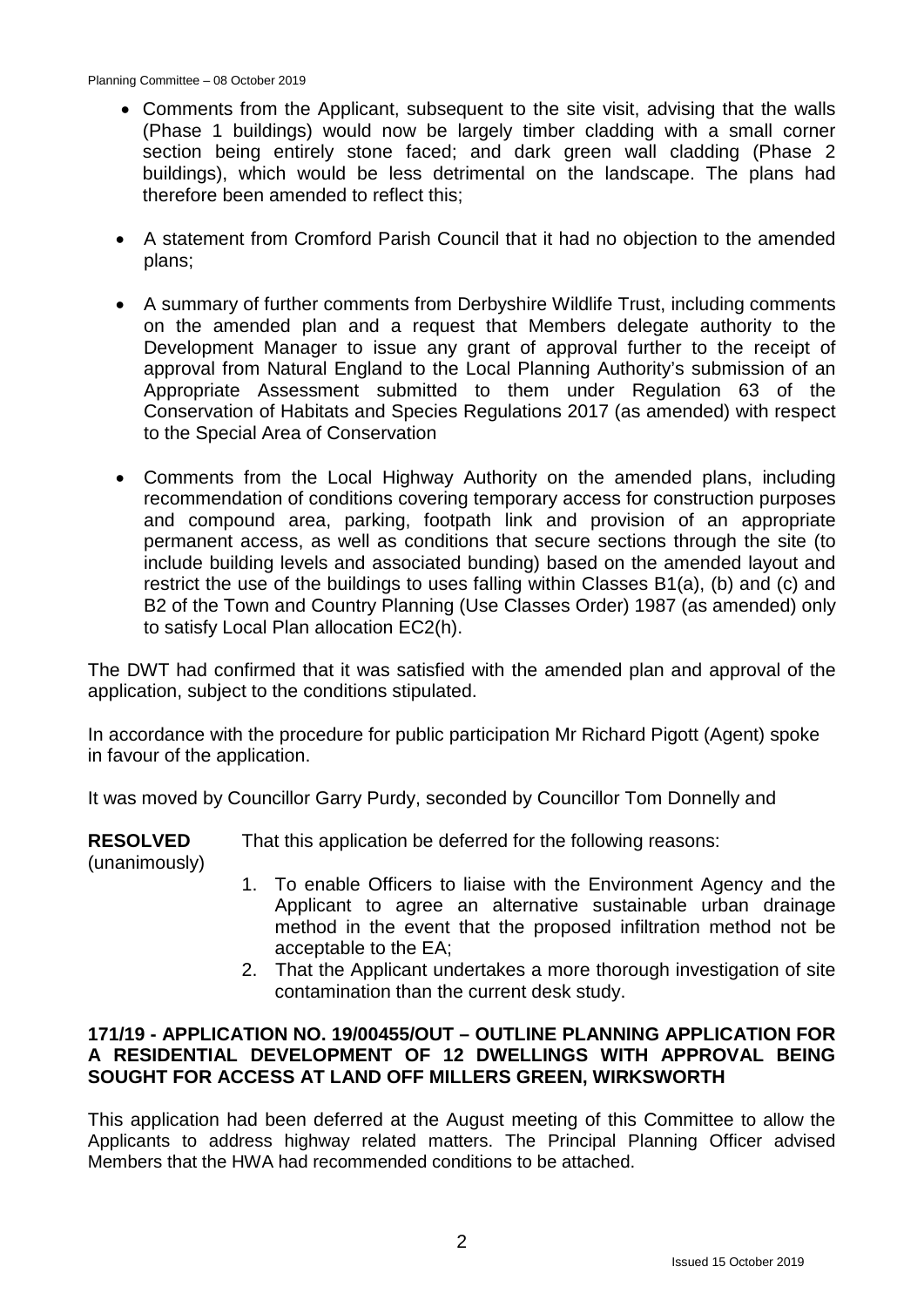Correspondence received after publication of the agenda was distributed at the meeting. This comprised a summary of further letters of representation from the Wirksworth and Middleton Cricket Club and the Wirksworth Recreation Ground Trustees; and comments from the Ward Member, Cllr Mike Ratcliffe, requesting that the following corrections be made to the report:

- Cllr Elisa McDonagh to be included as the 3rd Wirksworth Ward Councillor;
- Wirksworth and Middleton Rugby Club should read Wirksworth and Middleton Cricket Club.

Late correspondence also included a note that following receipt of the comments from Wirksworth and Middleton Cricket Club, the applicant's agent had submitted an amended plan which made provision for a 3m high open mesh fence in dark green along the north western boundary of the site with the cricket ground. It was recommended that should Members consider this to provide appropriate mitigation in relation to the concerns raised by the cricket club, an additional condition be imposed as part of any resolution to approve outline permission to ensure the delivery of the fence and its maintenance in perpetuity.

In accordance with the procedure for public participation Mr Andrew Redfern (Wirksworth & Middleton Cricket Club) requested that a 4m fence be provided between the Cricket Ground and boundary, maintained by householders, to be the subject of a Planning Obligation. Mr Jonathan Jenkin (Agent) spoke in favour of the application.

It was moved by Councillor Garry Purdy, seconded by Councillor Sue Bull and

| <b>RESOLVED</b><br>Voting: |    | (1) That subject to the applicant entering into a Section 106 legal<br>agreement to amend/rescind the legal agreement of 17 <sup>th</sup> September<br>2003, to ensure on-site affordable housing provision and financial<br>contributions of £15,270 towards off-site affordable housing<br>provision, £78,139.81 towards education facilities and £6,000<br>towards the provision/maintenance of off-site children's play space<br>that outline planning permission be granted subject to conditions set<br>out in the report, including any conditions recommended by the<br>Local Highway Authority;<br>(2) That authority be delegated to Officers to negotiate with the<br>Applicant and the Wirksworth and Middleton Cricket Club as to the<br>height and materials of the fence boundary along the north western<br>boundary of the site with the cricket ground. |
|----------------------------|----|---------------------------------------------------------------------------------------------------------------------------------------------------------------------------------------------------------------------------------------------------------------------------------------------------------------------------------------------------------------------------------------------------------------------------------------------------------------------------------------------------------------------------------------------------------------------------------------------------------------------------------------------------------------------------------------------------------------------------------------------------------------------------------------------------------------------------------------------------------------------------|
| For                        | 12 |                                                                                                                                                                                                                                                                                                                                                                                                                                                                                                                                                                                                                                                                                                                                                                                                                                                                           |

The Chairman declared the motion CARRIED.

 $\Omega$ 1

**Against Abstentions**

# **172/19 - APPLICATION NO. 19/00760/FUL – USE OF LAND FOR PERSON EQUESTRIAN USE, ERECTION OF 4 STABLES, HAY BARN AND ASSOCIATED CONCRETE YARD AT SNELSTON HOUSE, SIDES LANE, SNELSTON**

The Senior Planning Officer advised the Committee that Condition 1 in the Officer's Recommendation should also refer to plan no. JABD/222/005.